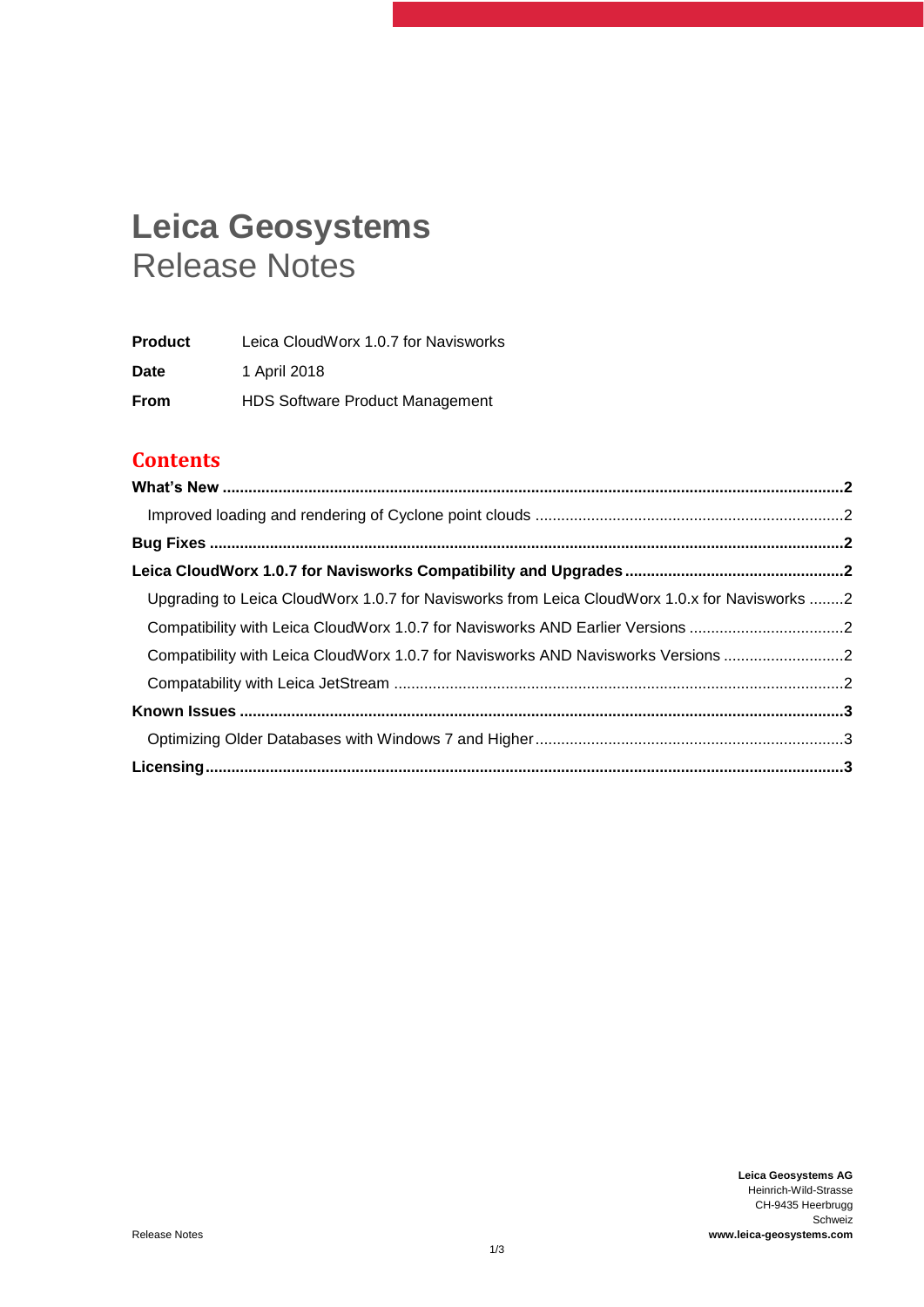### <span id="page-1-0"></span>**What's New**

#### <span id="page-1-1"></span>*Improved loading and rendering of Cyclone point clouds*

CloudWorx 1.0.7 for Navisworks includes performance enhancements for working with Cyclone ModelSpace data. Loading and rendering speeds have been improved during view changes.

# <span id="page-1-2"></span>**Bug Fixes**

- *Bug fixed which could sometimes result in a sparse display of points*
- *Bug fixed where clash checks could not be performed when using JetStream Enterprise 1.3*
- *Bug fixed where points could appear to have incorrect scale after saving project*
- *Fixed an issue that could have prevented TruSpaces from being opened when using JetStream Enterprise 1.3*
- *Fixed a case where a background process may not terminate properly after importing a ModelSpace View.*

# <span id="page-1-3"></span>**Leica CloudWorx 1.0.7 for Navisworks Compatibility and Upgrades**

#### <span id="page-1-4"></span>*Upgrading to Leica CloudWorx 1.0.7 for Navisworks from Leica CloudWorx 1.0.x for Navisworks*

You must have Administrator-level privileges on your workstation to correctly install Leica CloudWorx software.

If using IMP data, first run the current Cyclone installer if you do not have a version of Cyclone installed. Otherwise/Next run the CloudWorx 1.0.7 installer and follow the directions in the InstallShield Wizard to proceed with the installation. Please heed the warning message about compatibility of earlier version databases. We strongly recommend that when upgrading, please select the "Remove" option when it appears, rather than the "Repair" option.

#### <span id="page-1-5"></span>*Compatibility with Leica CloudWorx 1.0.7 for Navisworks AND Earlier Versions*

Cyclone 7.2 databases are *NOT* backward compatible. Therefore, older databases must be updated before using Cyclone 7.2 and can no longer be used with earlier versions. If you need to work with your data in older versions of Cyclone or CloudWorx, you should make an archive copy of your database(s) prior to upgrading. Since it can take some time to update and optimize Cyclone databases, we recommend that you optimize your databases overnight, particularly when multiple databases are involved.

#### <span id="page-1-6"></span>*Compatibility with Leica CloudWorx 1.0.7 for Navisworks AND Navisworks Versions*

CloudWorx 1.0.7 officially supports Autodesk Navisworks Simulate and Manage versions 2015- 2018.

#### <span id="page-1-7"></span>*Compatability with Leica JetStream*

CloudWorx 1.0.7 for Navisworks is compatible with JetStream 1.3 and higher.